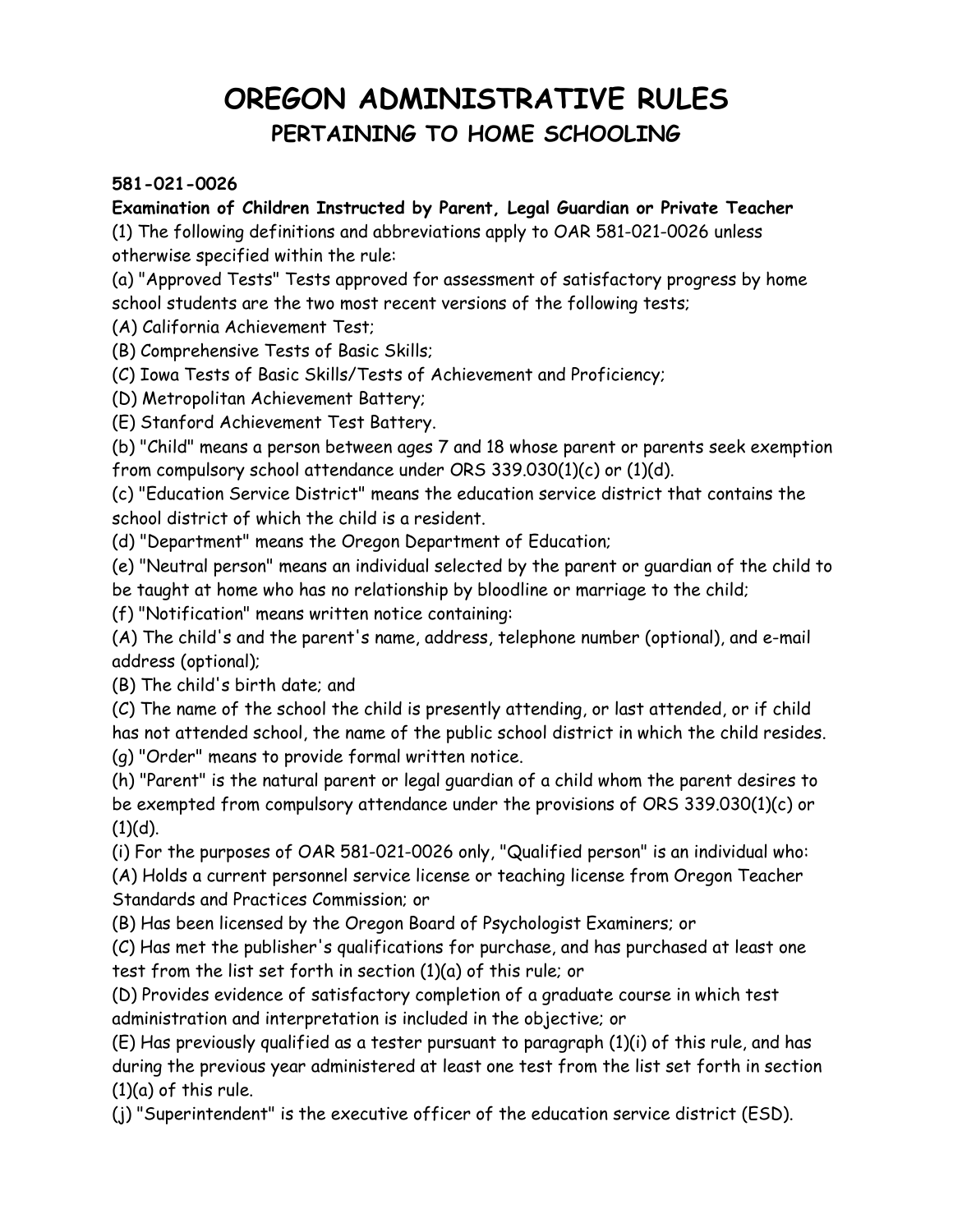(2) The State Superintendent and the Oregon Department of Education shall make available a list of the test publishers and their addresses.

(3) The Department shall make available a list of persons qualified to administer tests under this rule, such list to be updated by July 1 of each year. To be placed on the list, an applicant shall submit to the State Superintendent of Public Instruction evidence that satisfies any one of the requirements stated in subsection  $(1)(i)(A)$  through  $(E)$  of this rule.

(4) When a child is taught or is withdrawn from a public or private school to be taught by a parent, legal guardian or private teacher, as provided in ORS 339.030(1)(c) or (d), the parent, legal guardian or private teacher must notify the education service district in writing within 10 days of such occurrence. In addition, when a child who is taught by a parent, legal guardian or private teacher moves to a new education service district, the parent shall notify the new education service district in writing within 10 days of such occurrence of their intent to continue home schooling.

(a) The ESD must acknowledge in writing receipt of any notification from a parent, legal guardian or private teacher within 90 days of having record of such notification.

(b) The ESD must also notify at least annually, school districts of home schooled students who reside in the school district.

(5) Children in grades 3, 5, 8, and 10, being taught as provided in section (4) of this rule, shall be examined no later than August 15 in accordance with the following procedures: (a) The parent or legal guardian shall select an examination from the list of approved tests

provided in subsection (1)(a) above and arrange to have the examination administered to the child by a neutral qualified person as defined in subsections (1)(e) and (i) above. (A) If the child was withdrawn from public or private school, the first examination shall be administered to the child at least 18 months after the date on which the child was withdrawn from public or private school.

(B) If the child never attended public or private school, the first examination shall be administered to the child prior to the end of grade three.

(b) The person administering the examination shall:

(A) Score or provide for the scoring of the examination; and

(B) Report the results of the examination to the parent or legal guardian.

(c) Upon request of the superintendent of the education service district, the parent or legal guardian shall submit the results of the examination to the education service district. (6) Testing for grade levels 3, 5, 8, and 10 shall occur in the third, fifth, eighth, and tenth year ending August 15. The first year is defined as when the child is seven on September 1, or earlier at the parent's discretion.

(7) Test score results shall be evaluated as follows:

(a) If the composite test score of the child places the child below the 15th percentile based on national norms, the child shall be given an additional examination within one year of when the first examination was administered.

(b) If the composite test score of the child on the second examination shows a declining score, then the child shall be given an additional examination within one year of when the second examination was administered and the superintendent of the education service district may: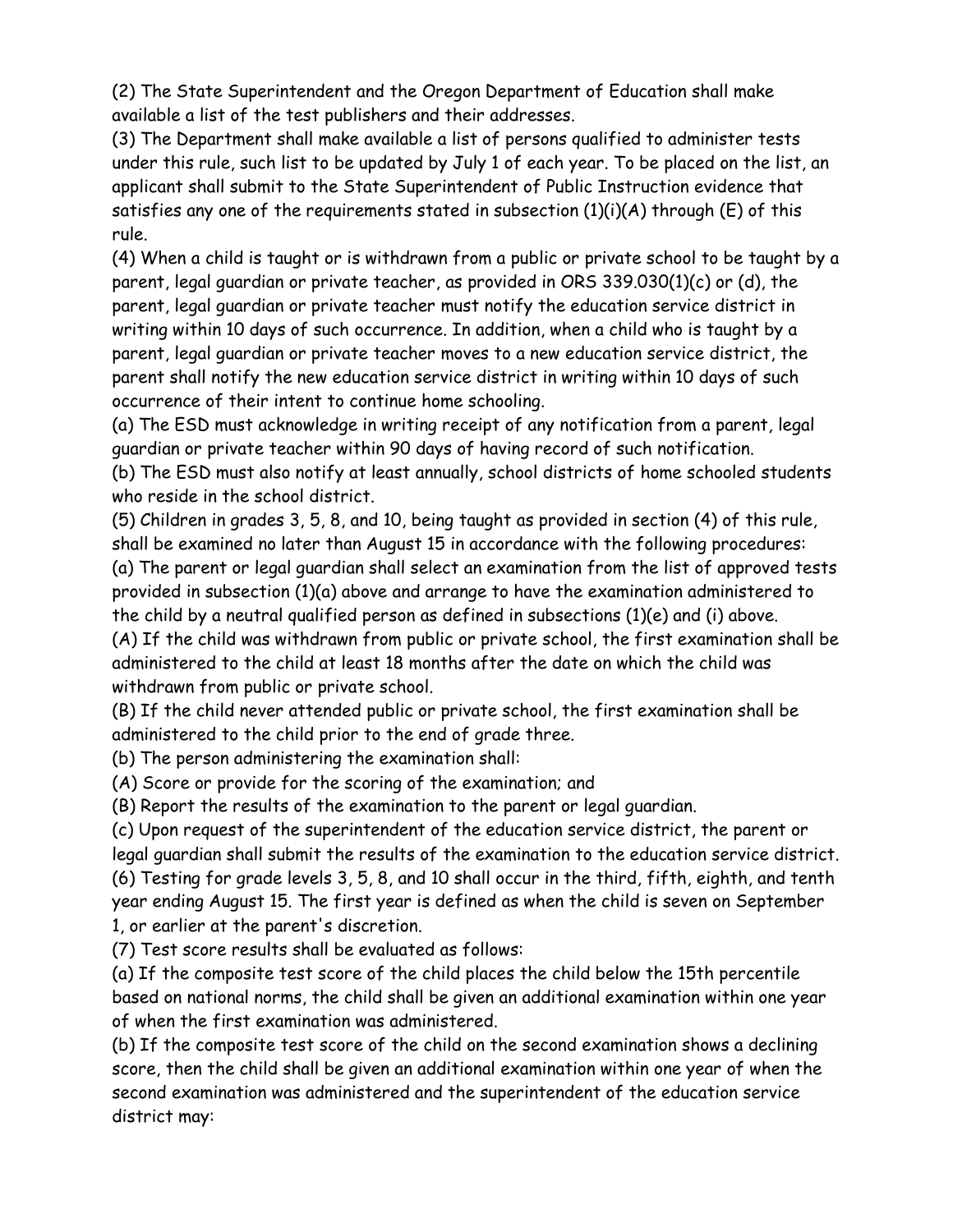(A) Allow the child to continue to be taught by a parent, legal guardian or private teacher; or

(B) Place the education of the child under the supervision of a person holding a teaching license who is selected by the parent or legal guardian at the expense of the parent or legal guardian.

(c) If the composite test score of the child continues to show a declining score, the superintendent of the education service district may:

(a) Allow the child to continue under the educational supervision of a licensed teacher selected by the parent or legal guardian, at the expense of the parent or legal guardian, and require that the child be given an additional examination within one year of when the last examination was administered;

(b) Allow the child to be taught by a parent, legal guardian or private teacher and require that the child be given an additional examination within one year of when the last examination was administered; or

(c) Order the parent or legal guardian to send the child to school for a period not to exceed 12 consecutive months as determined by the superintendent.

(d) If the parent or legal guardian of the child does not consent to placing the education of the child under the supervision of a licensed teacher who is selected by the parent or legal guardian, then the superintendent of the education service district may order the child to school for a period not to exceed 12 consecutive months as determined by the superintendent.

(e) If the composite test score of the child on an examination is equal to or greater than the percentile score on the prior test, the child may be taught by a parent, legal guardian or private teacher and for the next examination be examined pursuant to subsection (5) of this section.

(8) Procedures for homeschooling students with disabilities are set out in OAR 581-021- 0029.

(9) A test administrator shall certify that the administrator is qualified and neutral as defined in this rule with respect to a child being tested.

(10) All costs for the test instrument, administration, and scoring are the responsibility of the parent.

(11) The parent of a child who turns seven after September 1 shall not be required to provide notice of intent to home school that child until the beginning of the next school year.

(12) Violation of ORS 339.020 or the requirements of ORS 339.035 is punishable as set out in ORS 339.990.

Stat. Auth.: ORS 339.030 & ORS 339.035

Stats. Implemented: ORS 339.035

Hist.: 1EB 8-1986, f. 3-12-86, ef. 3-17-86; 1EB 10-1986, f. 3-21-86, ef. 3-24-86; EB 6- 1992(Temp), f. & cert. ef. 2-25-92; EB 26-1992, f. & cert. ef. 7-28-92; EB 33-1992(Temp), f. & cert. ef. 10-29-92; EB 14-1993, f. & cert. ef. 3-25-93; EB 12-1996, f. 7-26-96, cert. ef. 11-1-96; ODE 19-2000, f. & cert. ef. 5-23-00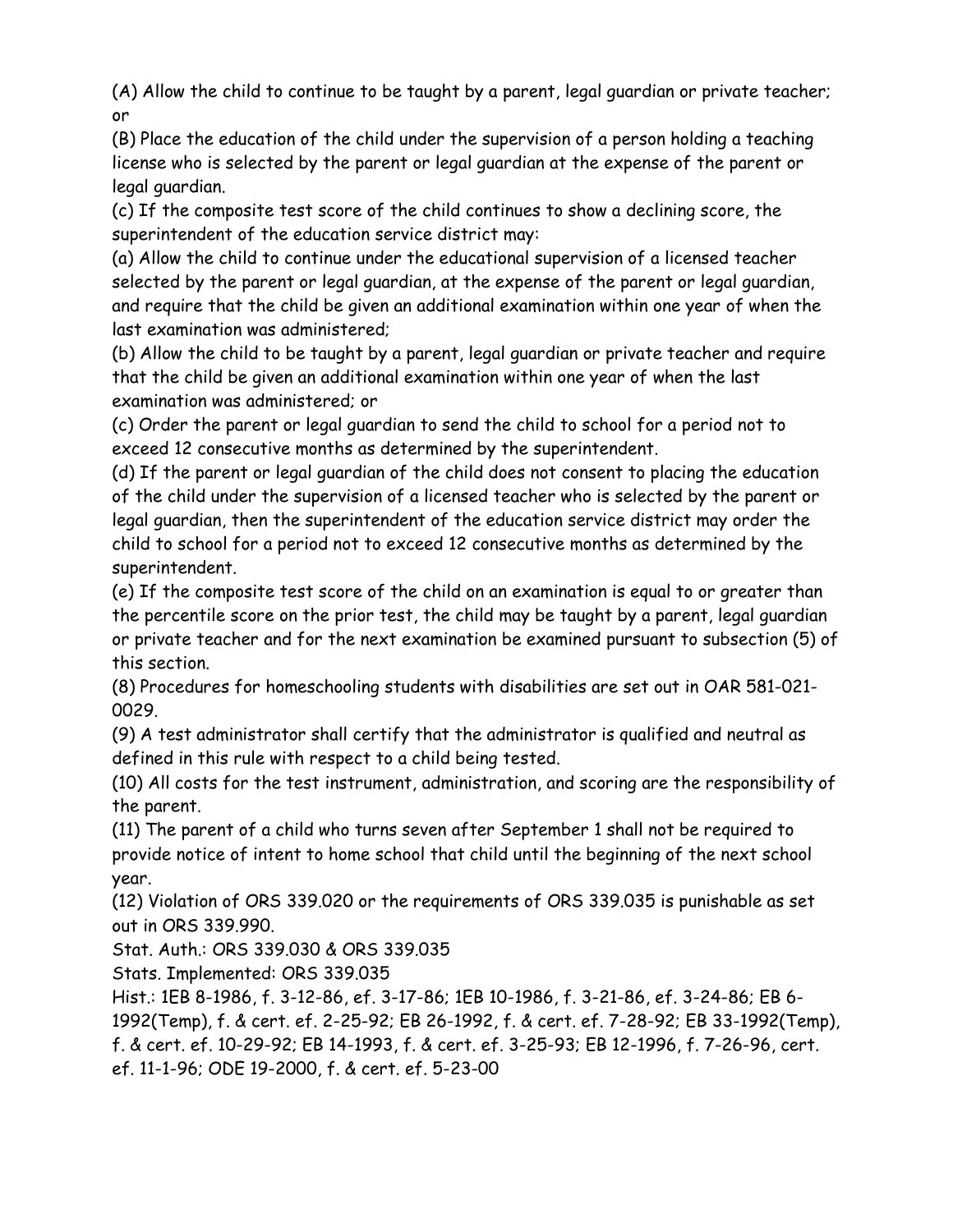#### **581-021-0029**

#### **Home Schooling for Children with Disabilities**

(1) The definitions in OAR 581-021-0026 apply to this rule, along with the following definitions:

(a) "District" means the student's resident school district under 339.133

(b) "Child with a disability means a child between the ages of 7 and 18 whose parent or guardian seeks exemption from compulsory school attendance under ORS 339.030(1)(c) or (1)(d) and who meets eligibility criteria for a specific disability category under OAR 581- 015-0051.

(c) "Individualized educational program" (IEP) is defined under OAR 581-015-0005(11).

(d) "Privately developed plan" (PDP) means an individual plan developed by a team including the parent and one or more private service providers to address the educational needs of a child with a disability. A PDP shall include individual educational goals for the student and a statement indicating how satisfactory educational progress will be determined for the student.

(e) "Satisfactory educational progress" means educational progress across academic and/or developmental areas appropriate to the child's age and abilities. The student need not complete all individualized educational program or privately developed plan goals for the team to determine that the student is making satisfactory educational progress. (2) Notice Requirements:

(a) Parents shall notify the ESD superintendent of intent to home school a child with a disability in accordance with OAR 581-021-0026(1)(f) and (4).

(b) The ESD superintendent shall notify the district if the ESD receives notice that a parent intends to home school a child with a disability.

(c) The district shall provide written notice to the parent that it stands ready to provide a free appropriate public education if the child enrolls in the district. This notice shall be provided annually as long as:

(A) The child remains eligible for special education; and

(B) The child is exempt from compulsory education as a home schooled child; and

(C) The child is not receiving special education and related services from the district.

(3) Testing and Reporting Requirements:

(a) If a child with a disability is receiving IEP services from a district and the IEP includes a provision for IEP team assessment of satisfactory educational progress, the district shall:

(A) Complete this assessment according to the schedule identified in OAR 581-021- 0026(6); and

(B) Provide the parent with a copy of the results, including a summary statement indicating whether the child has made satisfactory educational progress in light of the child's age and disability.

(b) If a child with a disability is receiving services under a PDP, and the PDP includes a provision for assessment of satisfactory educational progress, the PDP team shall: (A) Complete this assessment according to the schedule identified in OAR 581-021-

0026(6); and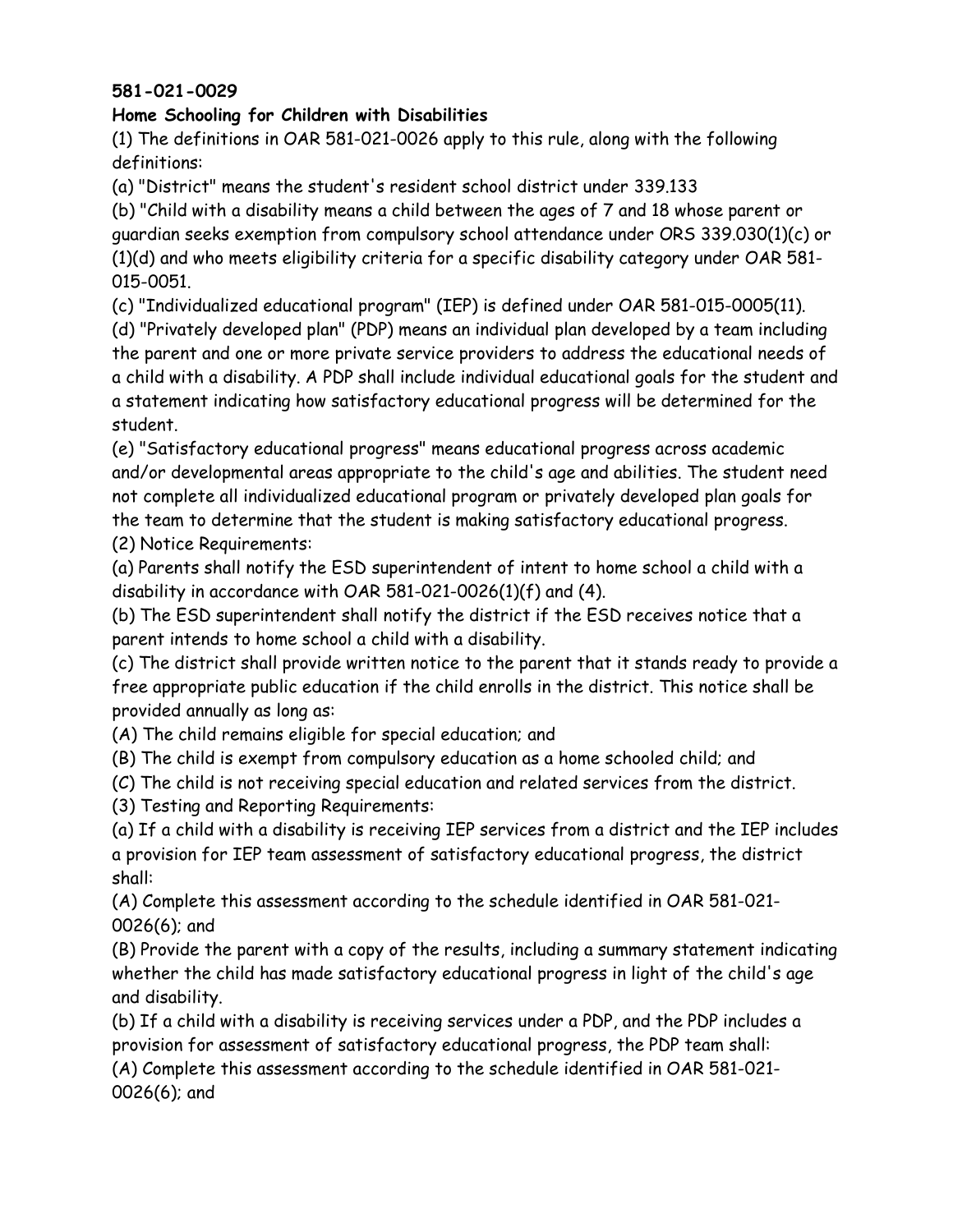(B) Provide the parent with a copy of the results, including a summary statement indicating whether the child has made satisfactory educational progress in light of the child's age and disability.

(c) Parents who are home schooling a child with a disability shall do one of the following:

(A) If the district has conducted an assessment under subsection (3)(a)(A), retain documentation of the child's progress under subsection (3)(a)(B) and, upon request, report this information to the ESD on the same schedule as required under OAR 581-021- 0026(6); or

(B) Ensure that the child's progress is evaluated according to a privately developed plan, and retain and report progress, upon request, on the same schedule as required by OAR 581-021-0026; or

(C) Follow the testing and reporting requirements in OAR 581-021-0026.

(d) Parents of a child who is not identified under OAR 581-015-0051 but who is disabled under Section 504 of the Rehabilitation Act shall comply with subsections (B) or (C), above.

(4) If the IEP or PDP team determines that the child has not made satisfactory educational progress, the superintendent shall take the actions identified in OAR 581-021- 0026 in the sequence stated.

(5) District responsibilities for home schooled children with disabilities:

(a) When the district receives notice that a parent intends to home school a child with a disability or that a child with a disability is being home schooled, the district shall offer, and document to the parent;

(A) An opportunity for the child to receive special education and related services if the child were enrolled in the district; and

(B) An opportunity for IEP meeting to consider providing special education and related services to the child with a disability in conjunction with home schooling.

(i) An IEP shall only be developed for a child with a disability if the IEP team determines that a free appropriate public education can be provided in conjunction with home schooling.

(ii) Services may be provided in the home only to the extent that special education or related services would be provided in the home if the child were not home schooled.

(b) The child's IEP team shall be convened and conducted, and an IEP developed,

consistent with the requirements in OAR Division 15, with the following exceptions:

(A) The child's parent shall be treated as both parent and regular education teacher of the child unless the parent designates another individual as the regular education teacher; (B) Under "extent of non-participation in regular education" the IEP shall state that the child is exempt from compulsory school attendance and regular education is provided through home schooling; and

(C) The IEP shall state how "satisfactory educational progress" will be determined for the student.

(i) If the IEP team determines that the testing requirements of OAR 581-021-0026 are appropriate for the child, the provisions of OAR 581-021-0026(6) shall apply to the child. (ii) If the IEP team determines that the testing requirements of OAR 581-015-0026 are not appropriate for the child, the IEP team shall identify another measure that will be used to determine whether the child has made satisfactory educational progress.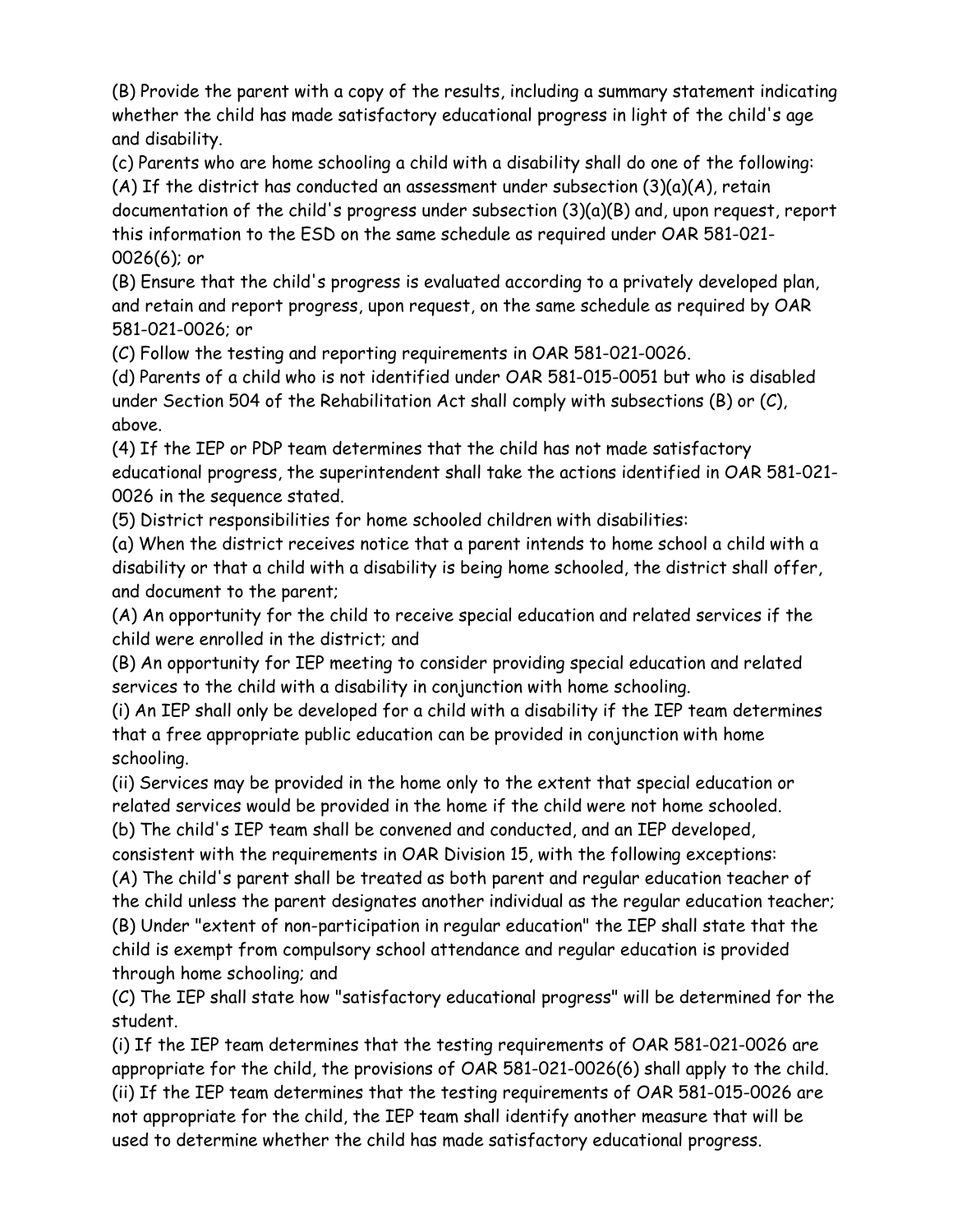(iii) Notwithstanding subsections (i) and (ii), a parent may use a PDP to determine whether the child has made satisfactory educational progress. If so, the IEP shall indicate that satisfactory educational progress will be determined by the PDP team at parent request. (c) Children with disabilities shall be reevaluated at least every three years in accordance with OAR 581-015-0072 through 581-015-0074 and 581-015-0701.

(A) If the team determines that specific evaluation is necessary to continue eligibility or to determine appropriate special education and related services for the child's IEP, and the parent refuses consent for such evaluation, or refuses to make the child available, the district shall document to the parent that the district stands ready to conduct the evaluation when the parent gives consent or makes the child available.

(B) If the district does not have sufficient evaluation information to determine eligibility or to develop an IEP, the district is not required to complete these activities. The district shall provide prior written notice under OAR 581-015-0075 if the district terminates eligibility or services under these circumstances.

(d) Child find:

(A) If a district suspects that a home schooled child has a disability under OAR 581-015- 0051, the district shall:

(i) Obtain parent consent for initial evaluation under OAR 581-015-0039; and (ii) Conduct an initial evaluation and determine the child's eligibility to receive special education and related services consistent with OAR 581-015-0051, 0053, 0071, 0072, 0073, and 0701.

(B) If the child is eligible, the district shall notify the parent and shall offer and document to the parent an opportunity for an IEP meeting to consider initiation of special education and related services to the child with a disability.

(C) If the parent refuses consent, does not respond, or refuses to make the child available, the district shall document to the parent that the district stands ready to conduct the evaluation when the parent gives consent or makes the child available.

(D) If a parent does not respond or refuses to meet to consider initiation of special education and related services, the district has no further obligation to initiate the offer of a free appropriate public education as long as the child is exempted from compulsory education as a home schooled child.

(6) If the district permits partial enrollment of home schooled children in its regular education program, the district shall permit children with disabilities to participate to the same extent as non-disabled children, if appropriate, whether or not the child is receiving IEP services from the district.

(a) If the child is receiving IEP services from the district, the IEP team shall determine the appropriateness of participation and the IEP shall include necessary modifications and accommodations related to the participation. Notwithstanding subsection (5)(b)(A), if the IEP calls for participation in any part of the district's regular education program, the IEP team shall include a district regular education teacher in accordance with OAR 581-015- 0066(3).

(b) If the child is not receiving IEP services from the district, the district shall consider the participation, and necessary modifications and accommodations for the child under Section 504 of the Rehabilitation Act.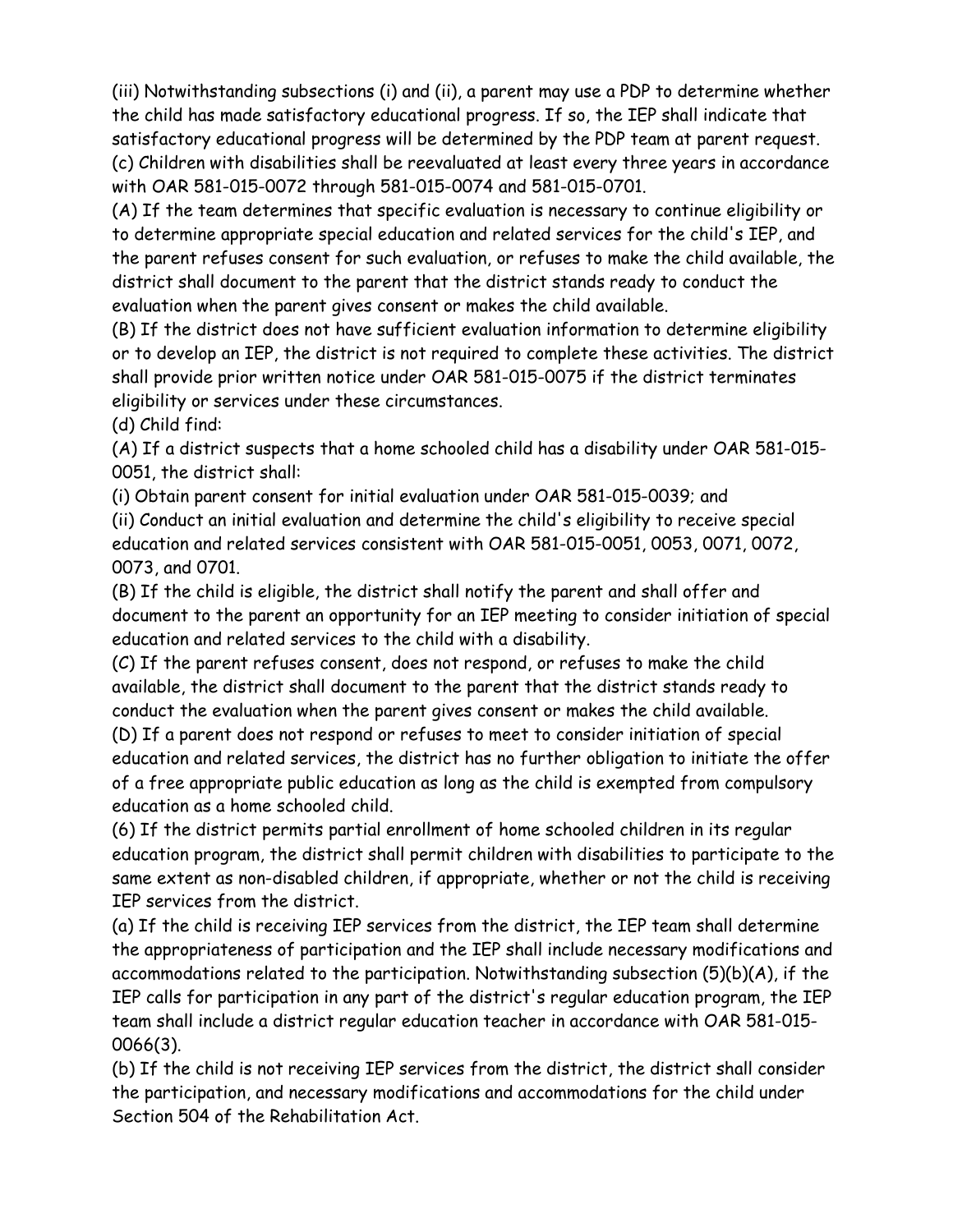(7) A child who is exempt from compulsory school attendance as a home schooled child with a disability will continue to be considered an exempt home schooled child even though: (a) The child receives special education and related services from the district, unless these services are the equivalent of full-time enrollment in the district; or

(b) If the district permits partial enrollment of home schooled children and, pursuant to that policy, the child attends one or more regular education classes.

(8) Parents of home schooled children with disabilities have the same procedural safeguards as children with disabilities enrolled in the district, except for the following: (a) A parent is not entitled to an independent educational evaluation at public expense under OAR 581-015-0094 if the parent disagrees with an IEP team evaluation regarding satisfactory educational progress under this rule.

(b) A parent may not request a due process hearing under OAR 581-015-0081 to contest a district's decision not to provide special education and related services in conjunction with home schooling.

(c) Complaints that a school district has failed to meet any of the requirements under OAR 581-021-0029(5) or (8) may be heard under OAR 581-015-0054.

Stat. Auth.: ORS 339

Stats. Implemented: ORS 339.035

Hist.: 1 EB 29-1986, f. & ef. 7-23-86; ODE 19-2000, f. & cert. ef. 5-23-00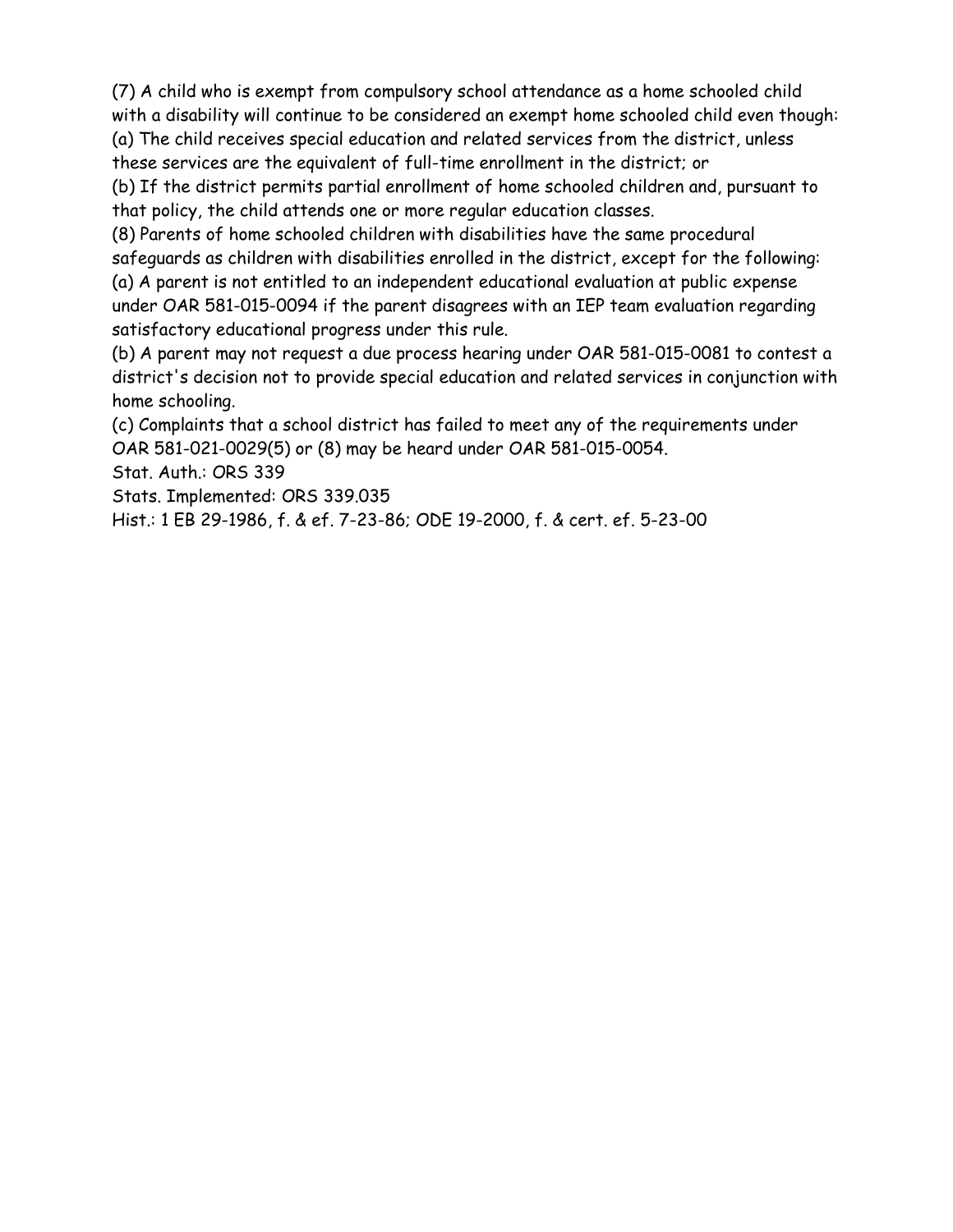### **581-021-0033**

## **Interscholastic Activities Eligibility Requirement for Home School Students**

(1) A home school student may participate in interscholastic activities in his or her resident district's attendance area if the student meets all of the requirements of ORS 339.460 and:

(a) Achieves a composite test score that is not less than the 23rd percentile on any of the annual achievement tests listed in OAR 581-021-0026; and

(b) Submits the student's composite test score to the district prior to participation in an interscholastic activity.

(2) Notwithstanding subsection (1)(b) of this rule, any public school student who chooses to be home schooled may participate in interscholastic activities while awaiting test score results.

(3) A school district may adopt alternative requirements, in consultation with the parent or legal guardian of a home school student, that a student must meet to participate in interscholastic activities, including but not limited to a requirement that a student submit a portfolio of work samples to a school district committee for review to determine whether a student is eligible to participate in interscholastic activities.

Stat. Auth.: ORS 339.460

Stats. Implemented: ORS 339.460

Hist.: EB 15-1991(Temp), f. & cert. ef. 8-29-91; EB 2-1992, f. & cert. ef. 2-21-92; ODE 19- 2000, f. & cert. ef. 5-23-00

# **581-021-0034**

### **Administration of Interscholastic Activities**

(1) The following definitions apply to this rule unless otherwise indicated in the context: (a) "Student": A person of school age enrolled or seeking enrollment in an Oregon public school or a person who is home schooled and who meets the eligibility requirements of OAR 581-021-0033;

(b) "Interscholastic Activity": A public school activity with optional student participation which complements the curriculum, encourages students' physical, academic or social development, is supervised by school personnel and generally is conducted outside the instructional day. Interscholastic activity does not include those activities which utilize school facilities as authorized under ORS 332.172;

(c) "Organization": Any voluntary state or national body which administers an interscholastic activity for Oregon public schools and which is not chartered or otherwise regulated by the Department of Education;

(d) "State Board": Oregon State Board of Education;

(e) "Department": Oregon Department of Education.

(2)(a) An organization may apply to the State Board for approval to administer interscholastic activities by submitting:

(A) The application forms provided by the Department;

(B) A statement of the organization's purpose, including its charter, constitution, and bylaws;

(C) The organization's most recent set of financial statements; and

(D) The organization's academic and behavioral standards for student participation.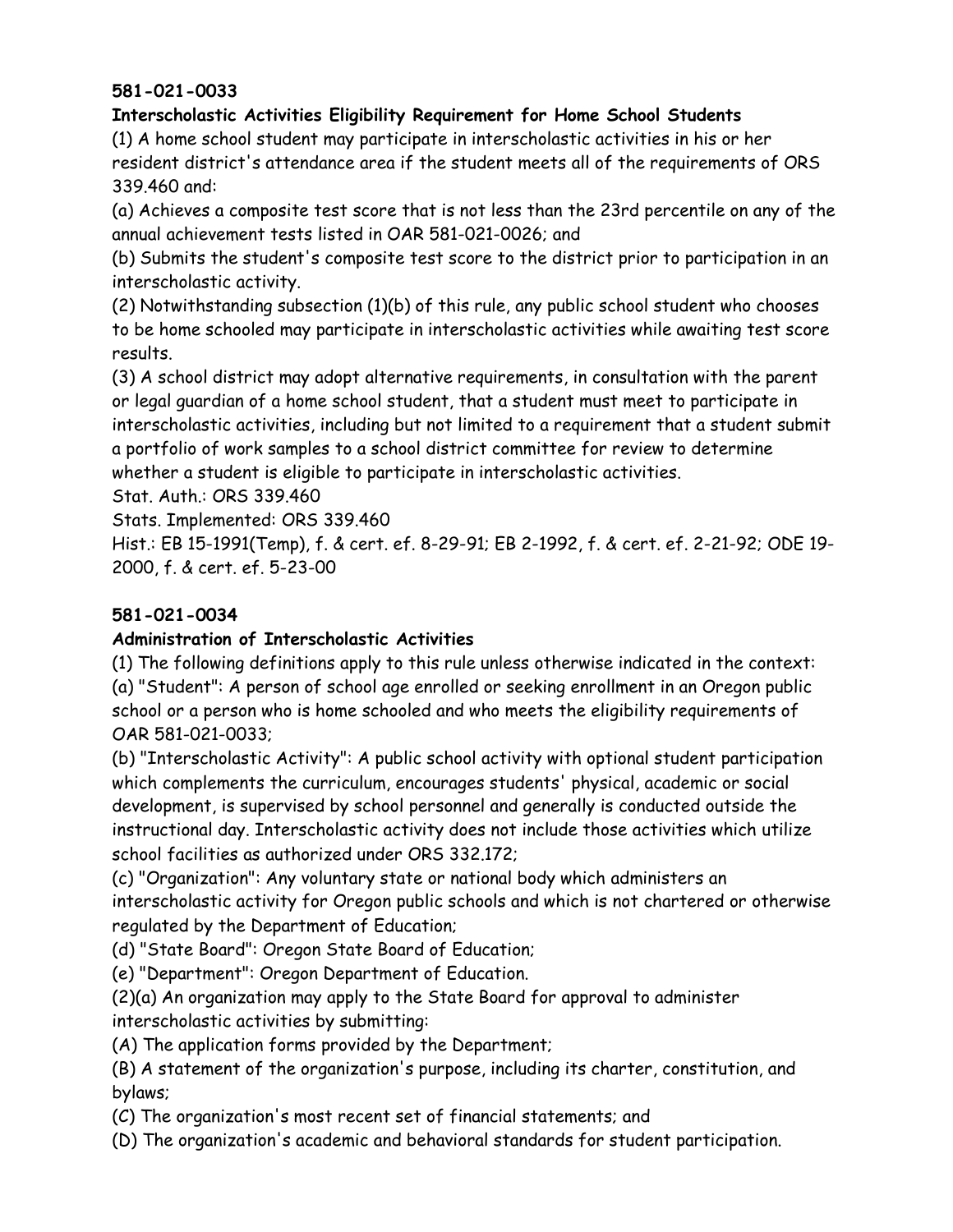(b) Any change in documents required by subsection (a) of this section shall be submitted to the Department within 30 days of the change.

(3) To gain approval, the applicant organization must submit all required information and assure that the organization will:

(a) Comply with state and federal laws relating to Oregon public school students and administrative rules of the State Board;

(b) Not discriminate as discrimination is defined in ORS 659.150; and

(c) Complement, through its actions and activities, the State Board functions as defined in ORS 326.051(1)(a).

(4) Approval shall be for five school years, beginning with July 1 of the application year and ending on June 30 of the fifth year.

(5) Review of the organization's approved status may be ordered at anytime by the State Superintendent of Public Instruction or the State Board, and shall be ordered by the State Superintendent upon receipt of a written complaint alleging violation of section (3) of this rule.

(6)(a) An organization's authority to administer interscholastic programs may be revoked or suspended by the State Board or its designee if it is determined that the organization has not met the provisions of section (3) of this rule;

(b) No suspension or revocation shall be effective until the organization has had opportunity for a hearing under the provisions of ORS Chapter 183.

(7) Any final determination of an organization which determines a student to be ineligible to participate in interscholastic activities is appealable to the State Superintendent under procedures set forth at OAR 581-021-0035. "Final determination" is defined at OAR 581- 021-0035(1).

(8) The Department shall maintain a list of those organizations approved by the State Board to administer interscholastic activities in Oregon public schools.

Stat. Auth.: ORS 326, ORS 339.030 & ORS 339.035

Stats. Implemented: ORS 326.051 & ORS 339.430

Hist.: EB 13-1988, f. & cert. ef. 3-15-88; EB 26-1992, f. & cert. ef. 7-28-92

# **581-021-0035**

# **Appeal of Ineligibility Decisions**

(1) A student or the student's parent or guardian may appeal from a final determination that he or she is ineligible to participate in interscholastic activities by making a written complaint to the State Superintendent of Public Instruction as provided herein. As used in OAR 581-021-0034 and this rule, "final determination" means:

(a) A conclusive ineligibility ruling by a school district or, if the school district has empowered a voluntary association to make such rulings, a conclusive ineligibility ruling by a voluntary association described in ORS 332.075(6); or

(b) A delay of longer than 14 working days between a written request for an eligibility determination and a ruling described in subsection (1)(a) of this rule.

(2) The complaint shall state:

(a) The name and address of the person making the complaint and the name of the student(s) affected by the delay or denial;